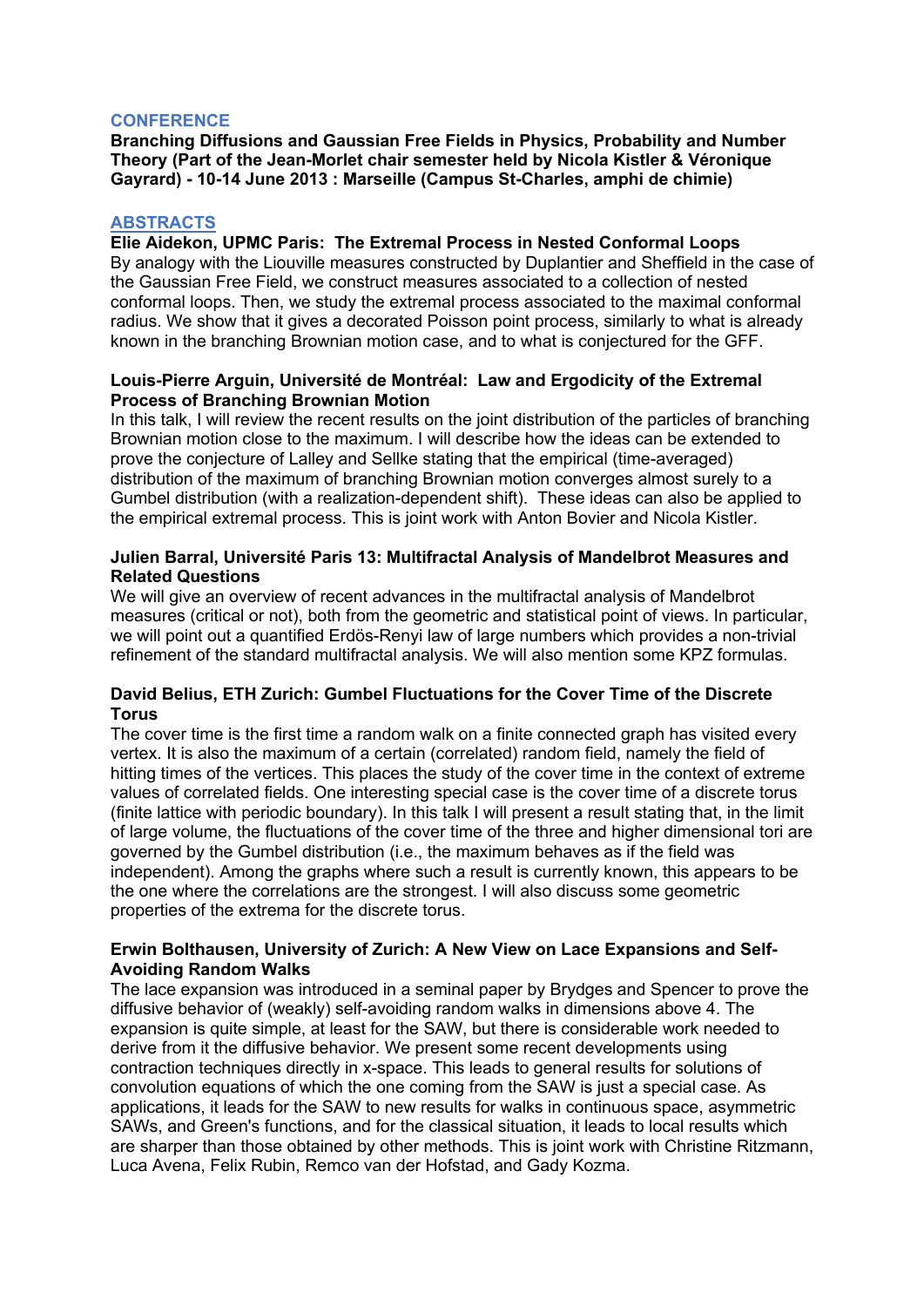## **Jean Philippe Bouchaud, CFM Paris: TBA**

**Paul Bourgade, Harvard: Random Matrices, Strong Szegö's Theorem and L-Functions** Fluctuations of random matrix theory type have been known to occur in analytic number theory since Montgomery's calculation of the pair correlation of the zeta zeros, in the microscopic regime. At the mesoscopic scale, the analogy still holds, through a limiting Gaussian field, which present an ultrametric structure similar to log-gases. In particular we will present an unconditional proof for an analogue of the strong Szegö theorem, for Lfunctions. This talk is based on work with Jeffrey Kuan.

## **Maury Bramson, U Minnesota: Convergence in Law of the Maximum of the Two-Dimensional Gaussian Free Field, Part 1: Motivation from Branching Brownian Motion**

This is the first of three talks on the convergence in law of the maximum of the twodimensional Gaussian free field; Jian Ding and Ofer Zeitouni will present the second and third talks. Here, we discuss the analysis of the same problem in the simpler settings of branching Brownian motion / branching random walk, with Gaussian increments. After summarizing the history of the problem, we proceed to discuss the crucial role played by the right tail for the convergence in law of the distribution. We then begin a discussion of the Gaussian free field problem by introducing the modified branching random walk, which we compare with the Gaussian free field.

### **Francis Comets, Paris-Diderot: Large Deviations for the Cover Time of Two-Dimensional Torus.**

Let T n be the cover time of the two-dimensional discrete torus of linear size n by the symmetric simple random walk. For 0 < a < 1, we prove that the probability of the event  $\{T, n \leq T\}$ a E T\_n } decays like a stretched exponential. The exponent entering the stretched exponential, reflects the strong dependence at criticality. One of the main methods used in the proofs is the decoupling of the walker's trace into independent excursions by means of soft local times. This is a joint work with Christophe Gallesco, Serguei Popov and Marina Vachkovskaia.

#### **Loren Coquille, University of Geneva: Discrete GFF with Disordered Pinning on Z^d**

We consider the d-dimensional discrete GFF as a generalization of 1d directed polymers. Polymers in random environment have been extensively studied over the last decade, mainly by taking advantage of the inherent renewal structure, which is not present in dimension 2 and more. Our model of random surfaces in random environment consists in putting the GFF in the presence of a square-well potential. Disorder is introduced by reward/penalty interaction coefficients, which are given by i.i.d. random variables. Under minimal assumptions on the law of the disorder, we prove that the quenched free energy associated to this model is strictly smaller than the annealed free energy whenever the latter is strictly positive. This proves that the presence of random environment affects thermodynamical properties of the model. This is a joint work with Piotr Milos (Warsaw).

#### **Jian Ding, U of Chicago: Convergence in Law of the Maximum of the Two-Dimensional Gaussian Free Field, Part 2: Tail estimates via Sparsification and MBRW.**

This is the second of three talks on the convergence in law of the maximum of the 2D GFF; Maury Bramson and Ofer Zeitouni will present the first and third talks. In this talk, we will compute the asymptotics of the right tail for the maximum, which is a crucial ingredient in the derivation of the limit law.

#### **Bernard Derrida, ENS Paris: Simple Models of Evolution with Selection and Genealogies**

It has been known for a long time that genealogies in simple models of neutral evolution are described, for a large population, by Kingman's coalescent. In presence of selection, one can show that for a whole class of models, the statistics of the genealogies follow those of the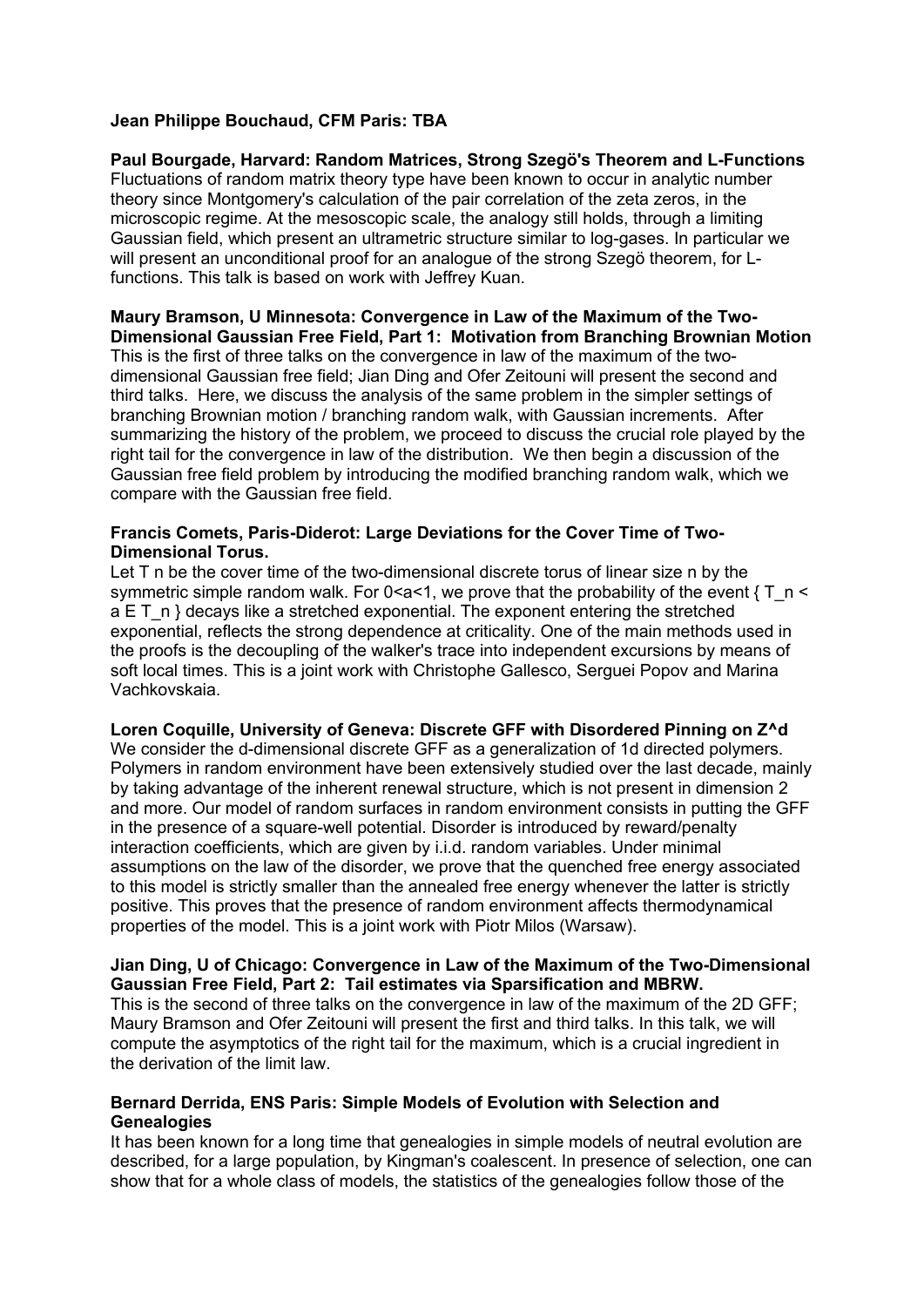Bolthausen-Sznitman coalescent. Therefore, the genealogies, in presence of selection, have the same tree structure as what the Parisi theory predicts for the pure states of mean field· spin glasses. This analogy between models of evolution and spin glasses breaks down when one conditions the genealogies on the speed of evolution.

## **Bertrand Duplantier, CEA Saclay: Schramm-Loewner Evolution and Liouville Quantum Gravity**

Liouville quantum gravity in two dimensions is described by the ``random Riemannian manifold'' obtained by changing the Lebesgue measure in the plane by a random conformal factor, the exponential of the Gaussian Free Field. This ``random surface" is believed to be the continuum scaling limit of certain discretized random surfaces (planar maps) that can be studied with combinatorics and random matrix theory.

When boundary arcs of a Liouville quantum gravity random surface are conformally welded to each other (in a boundary quantum-length-preserving way) the resulting interface is a random curve described by the Schramm-Loewner evolution (SLE). This allows one to develop a theory of quantum fractal measures, consistent with the Knizhnik-Polyakov-Zamolochikov (KPZ) relation, and to analyze their evolution under conformal welding maps related to SLE. As an application, we construct quantum length and boundary intersection measures on the SLE curve itself. (Joint work with Scott Sheffield, MIT- Math)

### **Nathalie Eisenbaum, Paris 6: Inequalities for Permanental Processes**

Permanental processes are a natural extension of the definition of squared Gaussian processes. Each one-dimensional marginal of a permanental process is a squared Gaussian variable, but there is not always a Gaussian structure for the entire process. The interest to better know them is highly motivated by their connection with the local time process of Markov processes (Eisenbaum and Kaspi (2009)). Unfortunately, the lack of Gaussian structure for general permanental processes makes their behavior hard to handle. I will present an analogue for infinitely divisible permanental vectors, of some wellknown inequalities for Gaussian vectors. This will be used to establish a necessary condition for the continuity of infinitely divisible permanental processes. A sufficient condition has been already obtained by Marcus and Rosen (2013).

#### **Ilya Gruzberg, U of Chicago: Critical Wave Functions and their Multifractal Spectra**

Single particle wave functions at Anderson transition are multifractals whose scaling properties are best described by an infinity of critical exponents, the so-called multifractal spectra. These multifractal spectra satisfy certain symmetry relations whose field-theoretical origins we uncover. We show that they follow from conformal invariance of the critical theory, which implies their general character. Furthermore, we demonstrate that for the Anderson localization problem the entire probability distribution for the local density of states possesses a symmetry arising from the invariance of correlation functions of the underlying nonlinear sigma model with respect to the Weyl group of the target space of the model. We also consider generalized multifractal spectra and their symmetries for composite operators in the sigma model. We provide a systematic and complete classification of gradientless composite operators, and establish a connection between these composite operators and the physical observables of LDOS and wave-function correlators, as well as with some transport observables.

## **Jon P. Keating, Bristol: Freezing and Extreme Values: from RMT to Number Theory**

I will describe recent work with Yan Fyodorov in which we explore connections between freezing in the statistical mechanics of random landscape models and the extreme values taken by the characteristic polynomials of random matrices and by the Riemann zeta function on its critical line.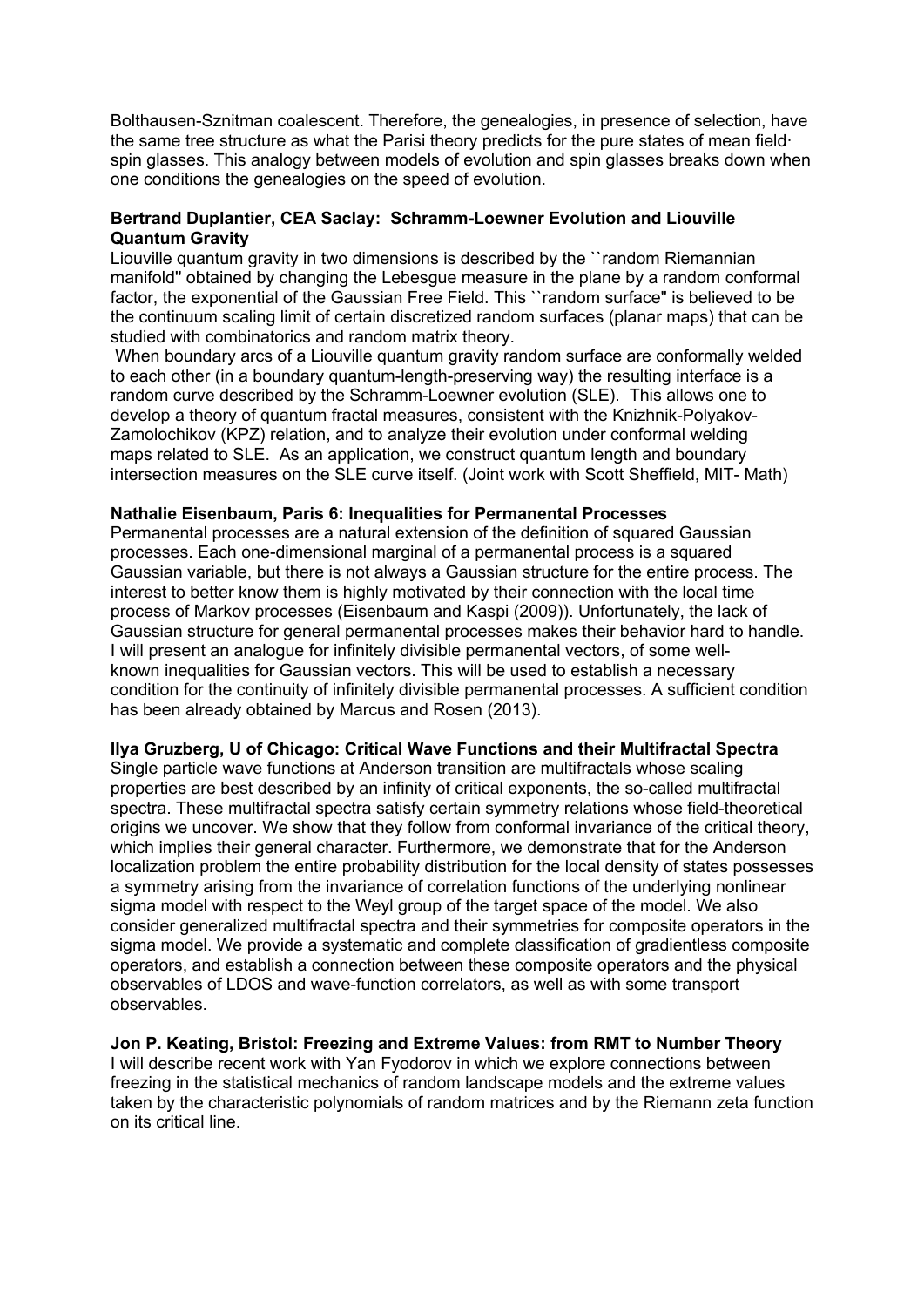## **Antti Kupiainen, Helsinki: Critical Mandelbrot Cascades**

Mandelbrot cascades are random measures on the line that have non trivial multi fractal properties. They, and related continuous cascades, have recently played prominent role in two-dimensional random geometry. They provide also simple models of spin glass phase transition which occurs as a model parameter ("temperature") is varied. I will review the basic theory of multiplicative chaos and discuss some recent results on the critical and low temperature phase.

### **Pierre Le Doussal, ENS Paris: Extrema of Log-correlated Fields, Freezing Transitions and Multifractality.**

I review some of the methods from physics and statistical mechanics as applied to the problem of the extrema of log-correlated variables, and of the Gaussian Free Field. First, I review the Coulomb gas methods which allowed us to conjecture in 2001 the freezing transition for this class of models, with universal features such as the double log corrections and tail of distribution of free energy. We derive exact results in the high temperature phase for the log correlated variables on the circle and the interval which allow to further conjecture the exact distribution of the extremum. Finally, we apply these results to calculate the probability distribution of the counting function associated to a given level of a multifractal signal. All results are checked by numerics.

#### **James Lee, Washingt: Cover Times, Majorizing Measures, and the Gaussian Free Field**

We exhibit an intimate connection between the cover time of a finite graph and the expected maximum of its Gaussian free field (GFF). In particular, the square of the expected maximum of the GFF times the number of edges is within a universal constant factor of the cover time. This is used to positively resolve the Blanket Time conjectures of Winkler and Zuckerman (1996), as well as a question of Aldous and Fill (1994) on deterministic computation of the cover time. The proof employs the Dynkin isomorphism theory and the Fernique-Talagrand theory of majorizing measures to relate the cover time of a graph to the statistics of the extreme values of the GFF. Joint work with Jian Ding and Yuval Peres.

## **Oren Louidor, UCLA: The Thinned Extremal Process of the 2D Discrete Gaussian Free Field.**

We consider the discrete Gaussian Free Field in a square box of side N in Z<sup>^2</sup> with zero boundary conditions and study the joint law of its extreme values (h) and their spatial positions (x), properly centered and scaled. Restricting attention to extreme values which are also local maxima in a neighborhood of radius r\_N, we show that when N, r\_N tend to infinity with r\_N/N tending to 0, the joint law above converges weakly to a Poisson Point Process with intensity measure  $Z(dx)$  exp{-alpha h} dh, where alpha = sqrt{2\pi} and  $Z(dx)$  is a random measure on [0,1]^2. In particular, this yields an integral representation for the law of the absolute maximum, similar to that found in the context of Branching Brownian Motion. Time permitting, I will discuss various properties of the Z measure, including connections with the derivative martingale associated with the continuum Gaussian Free Field. Joint work with Marek Biskup (UCLA).

### **Pascal Maillard, Weizmann Institute: Branching Brownian Motion Martingales and FKPP Travelling Waves**

Branching Brownian motion, the continuous analog of branching random walk, has been known for a long time to be in a certain sense dual to the Fisher-Kolmogorov-Petrovskii-Piskouniv (FKPP) equation. This relationship has been exploited in depth, for example in the study of its extremal particles. In this talk, I will present proofs of various results regarding tail asymptotics of certain random variables related to the additive martingales of branching Brownian motion. The method of proof is the analytical study of the FKPP travelling waves combined with Tauberian theorems and the so-called transfer theorems by Flajolet and Odlyzko. Although these proofs may not transfer to the branching random walk, the aim is to show the strength of the analytical methods available in the continuous setting.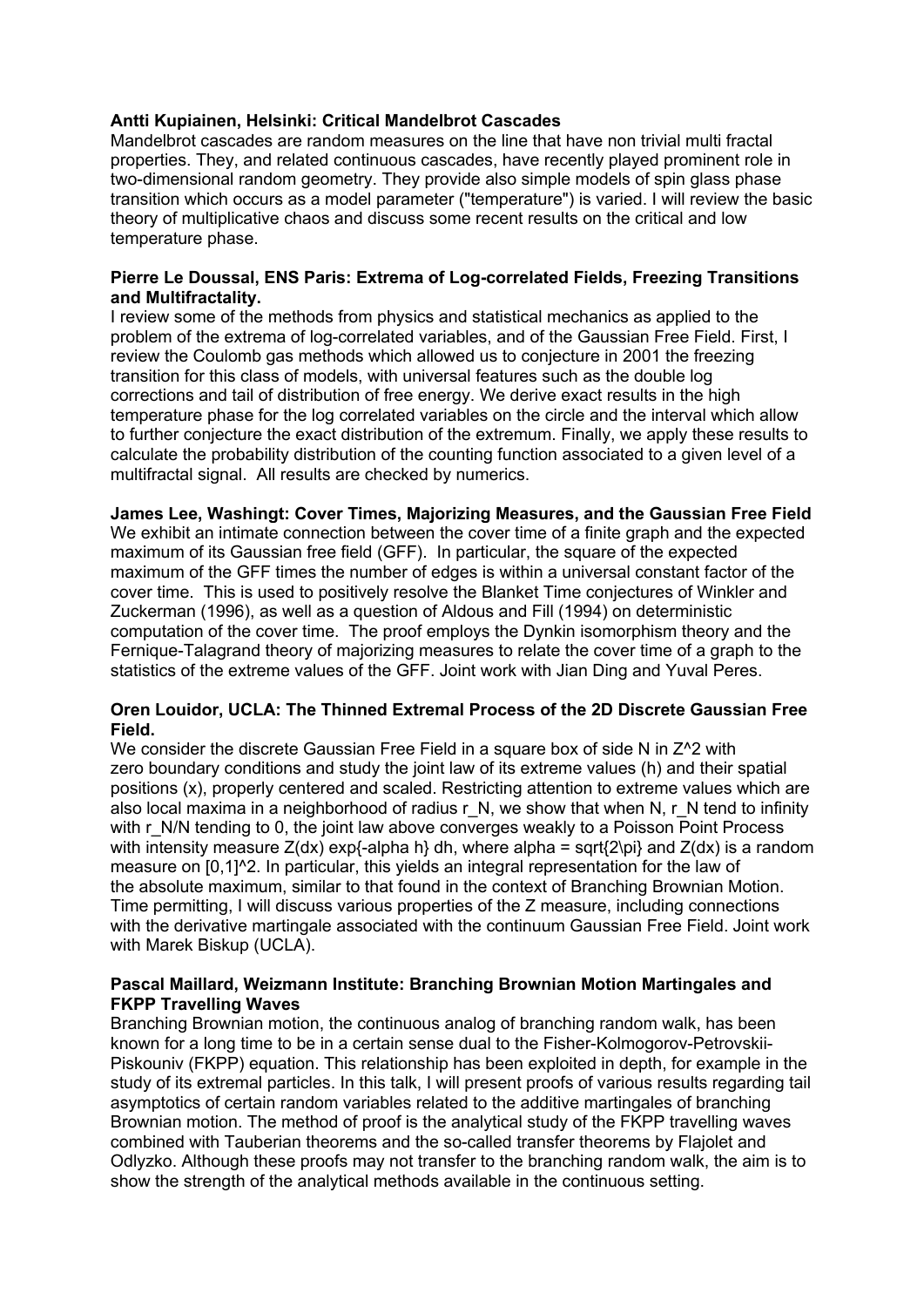## **Jean-Francois Muzy, Université de Corse: Non-Stationary 1/f Noise as a Model for Log-Volatility of Financial Time Series**

In this talk we briefly review in what respect random cascade models of volatility can capture the main stylized facts observed in empirical Finance. We then adress the question of the integral scale (correlation scale) which has been overlooked in the multifractal literature. This leads us to introduce a new model for volatility fluctuations that relies on a nonstationary (1/f) Gaussian process. Its properties over any finite time interval are very similar to those of standard cascade models, where the role of the integral scale is played by the sample size. Illustrations on various examples from stock indices are provided.

## **Miika Nikula: On Geometric Properties of Critical Lognormal Multiplicative Chaos**

We consider the fine structure of Mandelbrot cascade measures and lognormal multiplicative chaos measures at the critical parameter value where the martingale constructions degenerate. We show that these measures are atomless and derive an almost sure upper bound for the mass of small sets in terms of the diameter of the set, which is shown to be optimal in the case of Mandelbrot cascades. Our analysis depends both on the renormalization needed to make the construction converge and on the exact asymptotics of the tail of the distribution of the total mass of the measure; in the case of lognormal multiplicative chaos, we extend earlier results on tail asymptotics in order to achieve our results. Finally, we find bounds for the almost sure almost everywhere fluctuations of the measures.

# **Dmitry Ostrovsky: Towards the Limit Lognormal Law**

I will present my work on the probability distribution of the limit lognormal stochastic process as defined by Bacry et al. My talk will consist of two parts. In the first part, I will briefly review the limit lognormal construction and the connection of its moments to the Selberg integral, followed by my results on intermittency differentiation and the ensuing exact solution for intermittency expansion of the Mellin transform of the limit distribution. In the second part, I will construct a probability distribution that matches the moments and intermittency expansion of the limit lognormal distribution and survey its mathematical properties in relation to the Selberg integral, infinite divisibility and Barnes double gamma function.

## **Remi Rhodes, Paris Dauphine: Liouville Brownian Motion**

Physicists, in particular David, Knizhnik, Polyakov et Zamolodchikov, have shown that 2d-Liouville quantum gravity is a theory of random surfaces equipped with a metric tensor, formally understood as the exponential of the Gaussian Free Field times a background metric. In this talk, I will explain how to rigorously construct the Brownian motion associated to this metric. Such a construction makes possible to rigorously define several other tools related to the metric like a heat kernel, a Green function or a Laplace-Beltrami operator. Time permitting, I will also discuss the spectral dimension 2d-Liouville quantum gravity.

# **Jay Rosen, CUNY: Isomorphism Theorems for Intersection Local Times of Random Interlacements**

We define renormalized intersection local times for random interlacements associated with Levy processes in R^{d} and prove an isomorphism theorem relating these renormalized intersection local times with associated Wick polynomials.

## **Alberto Rosso, Paris Sud: Freezing Transition in Decaying Burgers Turbulence**

We reveal a phase transition with decreasing viscosity in one-dimensional decaying Burgers turbulence with a power-law–correlated random profile of Gaussian-distributed initial velocities. The low-viscosity phase exhibits non-Gaussian one-point probability density of velocities. We obtain the low orders cumulants analytically. Our results, which are checked numerically, are based on combining insights in the mechanism of the freezing transition in random logarithmic potentials with an extension of duality relations discovered recently in the random matrix theory.